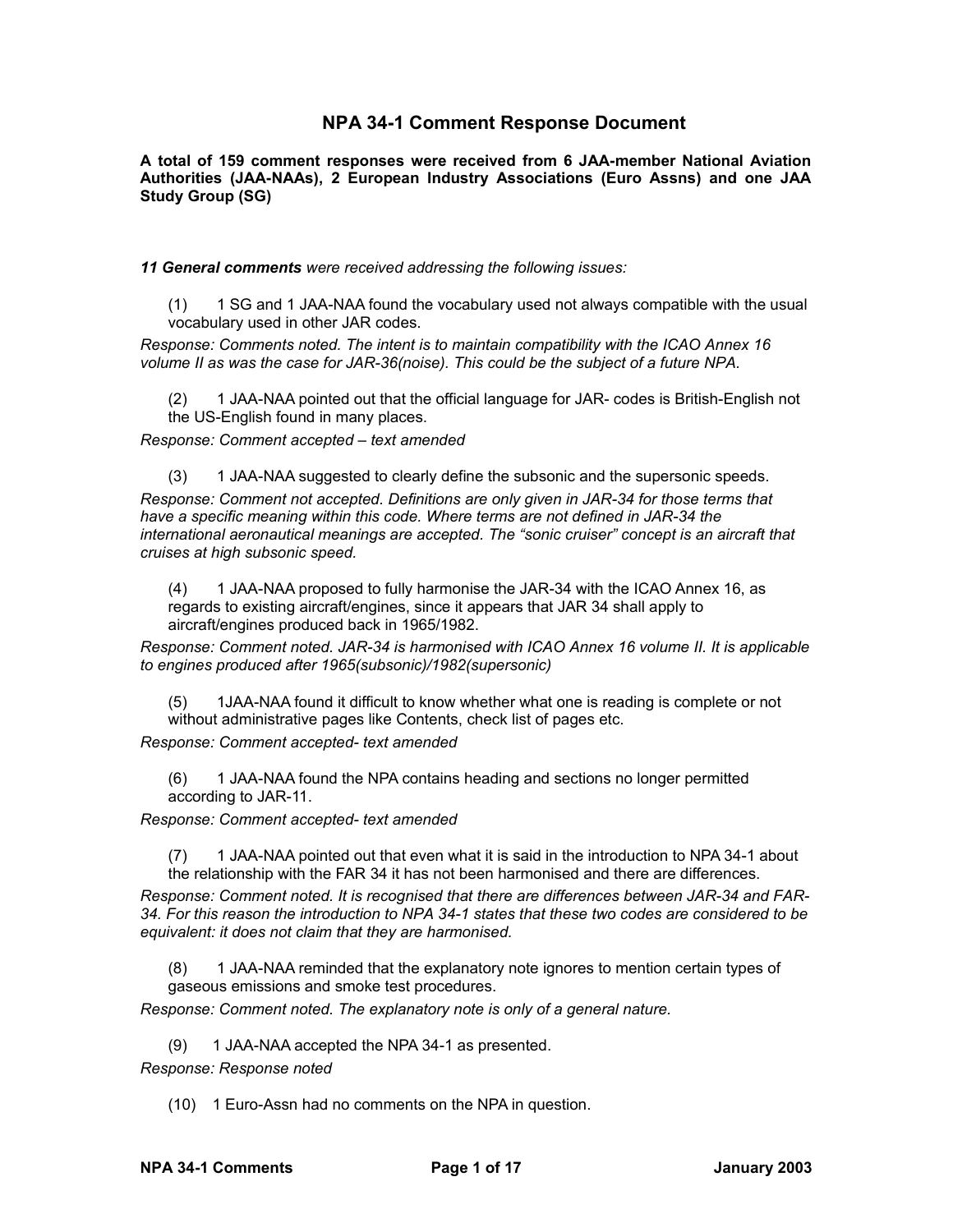### *Response: Response noted*

(11) 1 JAA-NAA found the NPA acceptable. However required a link with JAR 21 where aircraft engine emissions is connected with the date of application. The newer requirements, like EASA regulation was also addressed.

*Response: Comment noted. Regarding JAR-21 NPA 21-3 addresses the procedural requirements regarding emissions certification. EASA requirements are being created separately and are not subject to this NPA.*

*14 comments on JAR 34.100 were received addressing the following issues:*

 **Note** : Following the Regulation Sectorial Team advice the definitions in JAR 34.100 were kept unchanged to remain consistent with ICAO Annex 16 Volume II, since after the establishment of the European Aviation Safety Agency (EASA) end of September 2003 the Annex 16 will be part of EASA Essential Requirements for 15 EU-states. This affected the responses in 14,16,18,19 and 20.

(12) 1 SG reminded that the title is not consistent with JAR-11 and the format of JAR-34 also might diverge from JAR-11.

*Response: Comment noted- see response nr.1and 6*

(13) 1 SG and 1 JAA-NAA pointed out that the note in this paragraph is obscure and cannot be understood.

*Response: Comment accepted- note deleted*

(14) 1 SG and 1 JAA-NAA proposed an alternate wording for this paragraph, to define requirement more precisely.

*Response: Comment accepted- text amended Comment not accepted- See note above*

(15) 1 JAA-NAA proposed to add definitions for aircraft and turbine engine. *Response: Comment accepted- text amended*

(16) 3 JAA-NAA proposed to change the definition of the date of manufacture.

*Response: Comments accepted- text amended Comment not accepted- See note above*

(17) 1 JAA-NAA proposed to change the title to read ''terminology'' and include the other definitions in JAR-34 under this paragraph.

*Response: Comment accepted in part- title amended. The definitions in each appendix are left in situ for ease of reference.*

(18) 1 JAA-NAA proposed to change the definition of the afterburning.

*Response: Comment accepted- text amended Comment not accepted- See note above*

(19) 1 JAA-NAA requested clarification for the rated output.

*Response: Comment accepted in part- text amended to clarify the use of afterburner. The remaining text kept unchanged to remain consistent with ICAO and FAR-34. Comment not accepted- See note above*

(20) 1 JAA-NAA proposed to changes the definition for Reference pressure ratio. *Response: Comment accepted- definition amended Comment not accepted- See note above*

(21) 1 JAA-NAA requested to delete the reference to appendix. *Response: Comment accepted- text amended*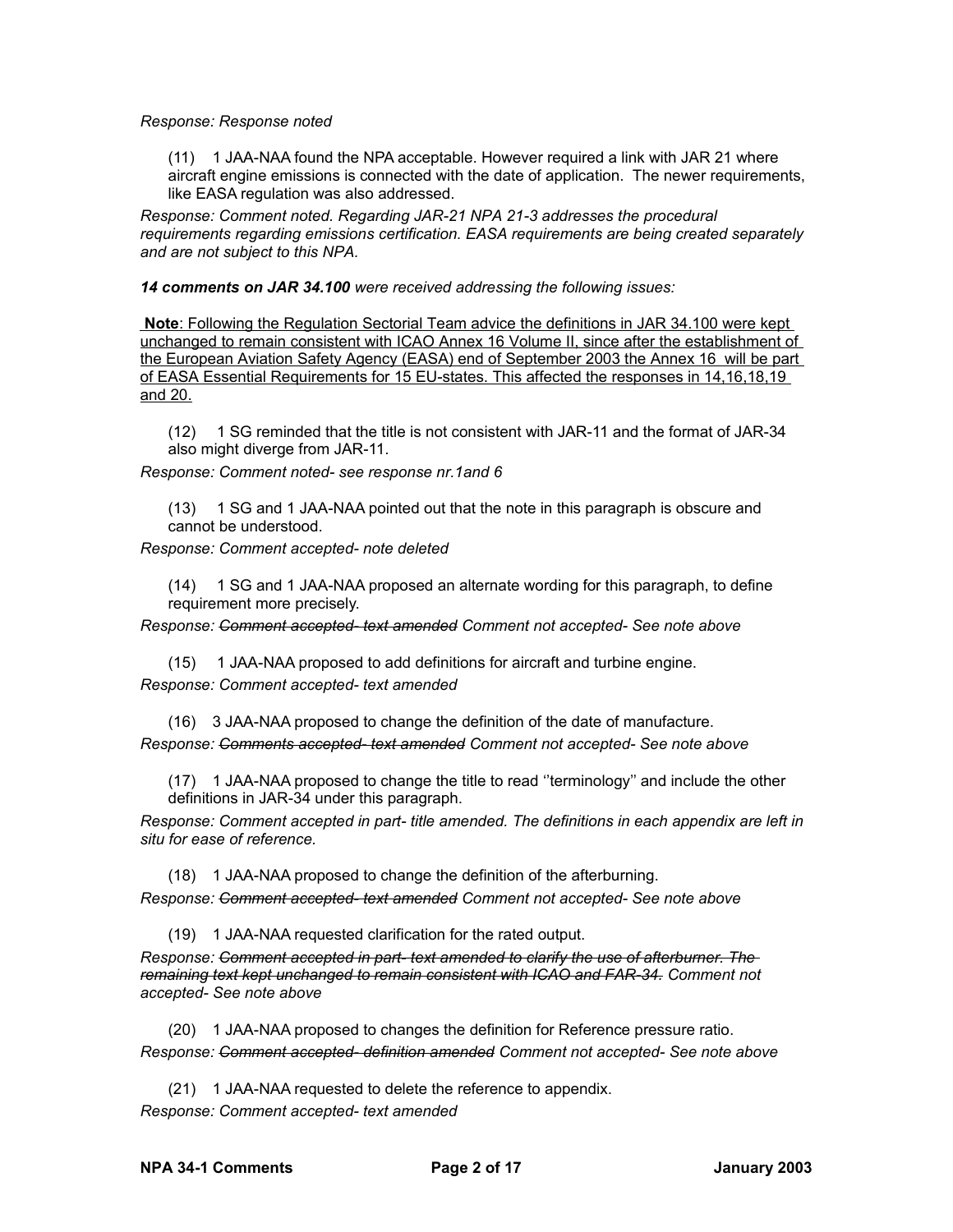(22) 1 JAA-NAA asked clarification to the definition of the take-off phase.

*Response: Comment not accepted. The time at Take-off phase, along with the climb and approach phases, is specified in 34.300(d)(3).*

*2 comments on JAR 34.110 were received addressing the following issues:*

(23) 1 JAA-NAA proposed clarity for the definition of Fn and its consistent use.

*Response: Comment not accepted. Fn refers to various operating modes. See for example JAR 34.300(d)(2). The use of Fn is consistent throughout the document.*

(24) 1 JAA-NAA proposed to delete the reference to ''definition''

*Response: Comment not accepted. Definition helps to understand the meaning of the symbols.*

*1 comment on JAR 34.200 and 2 comments on JAR 34.210 were received addressing the following issues:*

(25) 1 JAA-NAA needed some more explanation on the meaning of turbine engine powered aircraft for fuel venting applicability. It also proposed similar definition as in comment no.12.

*Response: Comment accepted- text amended. See also comment 15*

(26) 1 JAA-NAA proposes to move 34.210 to JAR-25 or JAR-23 since it contains design requirements for aircraft.

*Response: Comment accepted- NPAs for JAR-23, JAR-25 have been submitted to the relevant Steering Groups.*

*3 comments on Subpart C were received addressing the following issues:*

(27) 1 SG and 1 JAA-NAA made the general comments that according to its title, is only applicable to turbojet and turbofan engines, but the scope may be interpreted larger by some wordings used in through the text. Also the use of word 'applications' can be interpreted in a way that may enlarge the scope of the applicability.

*Response: Comment accepted in part- text amended*

(28) 1 JAA-NAA needed a clarification for a sub title used in the text.

*Response: Comment accepted-text amended*

*1 comment on Subpart B and Subpart D were received addressing the following issues:*

(29) 1 JAA-NAA needed a clarification for a sub title used in the text.

*Response: See 28*

*1 comment on JAR 34.300(a) was received addressing the following issue:*

(30) 1 JAA-NAA sought clarification about the use of sup-paragraphs to improve the readability. It also expressed its concern that granting exemptions was not addressed.

*Response: Comment noted. The exemptions could be the subject for a future NPA and are currently being reviewed by ICAO.*

*2 comments on JAR 34.300(b)) were received addressing the following issues:*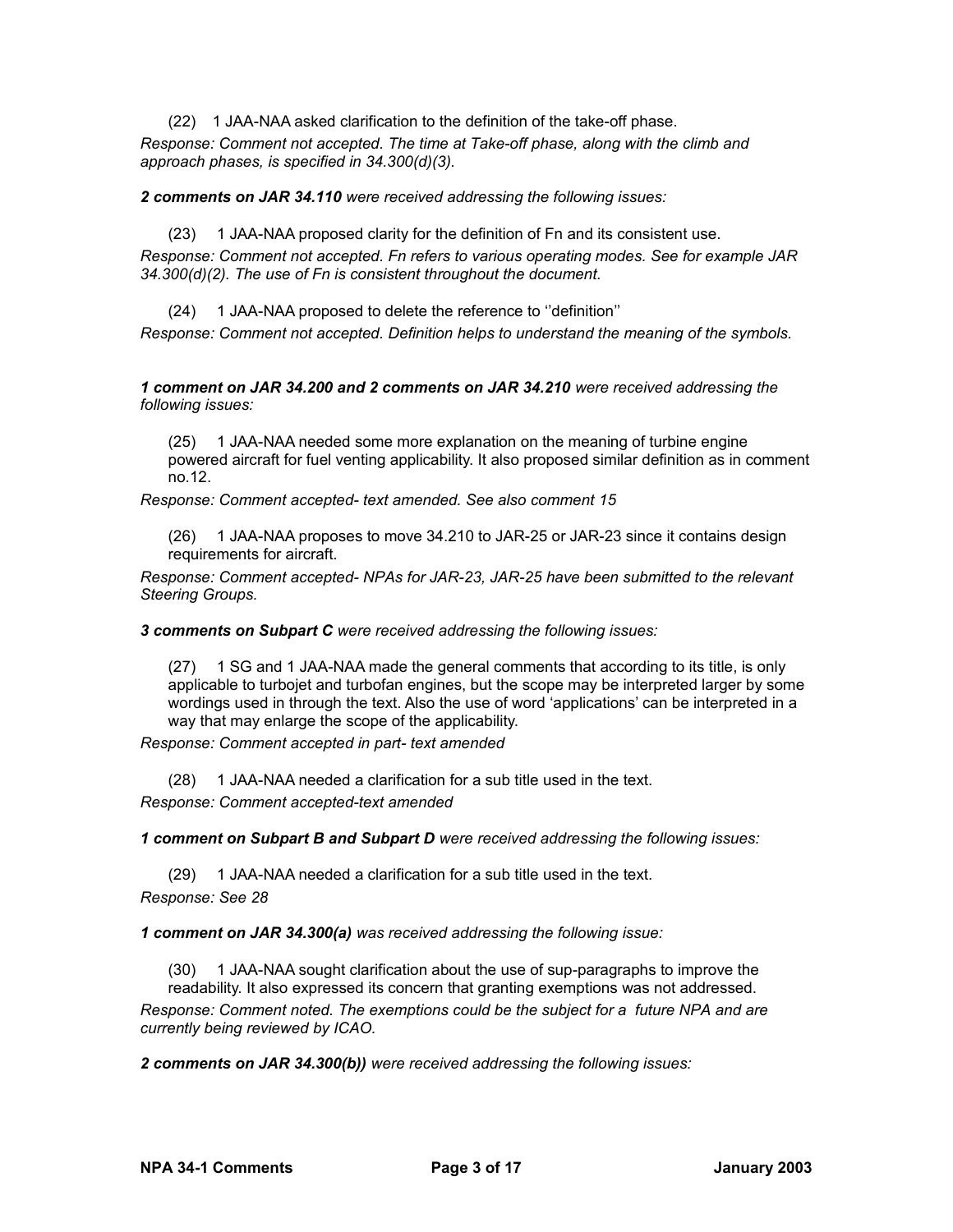(31) 1 JAA-NAA proposed to delete the abbreviations and to make the use of subparagraphs for clarity reasons.

*Response: Comment partly accepted- subparagraphs added*

(32) 1 JAA-NAA proposed to delete the reference for certification of aircraft engine because the emissions can not be made part of the engine certification. See also NPA 21-3

*Response: Comment not accepted. Certification of emission levels is included as part of engine certification. See NPA-E-47.*

*2 comments on JAR 34.300(d)(2) were received addressing the following issues:*

(33) 1 JAA-NAA proposed to take a close look on wording ''as agreed by the authority", since the percentages mentioned in paragraph 34.300(d)(2) gives no variation.

*Response: Comment accepted- text amended*

(34) 1 JAA-NAA urged some consistency for the use of words ''thrust settings/ power settings''.

*Response: Comment accepted- text amended*

*1 comment on JAR 34.300(e)(2) and (e)(3) was received addressing the following issues:*

(35) 1 JAA-NAA wanted clarification for the use of word ''certificated'' and "certification" through the document; is it about engine certification and JAR-34 certification?.

*Response: Comment accepted- text amended*

(36) 1 JAA-NAA sought clarification for the use of conditions ''specified in'' contra conditions "of" JAR 34.300(d)

*Response: Comment accepted- text amended*

*1 comment on JAR 34.320 was received addressing the following issue:*

(37) 1 JAA-NAA suggested to improve the readability of the paragraph by renumbering and lay out changes ( see 39)

*Response: Comment not accepted. The text is consistent with ICAO.*

*1 comment on JAR 34.320(b)(1) was received addressing the following issue:*

(38) 1 JAA-NAA requested definitions for ''type'' and ''model'' in this context. *Response: Comment noted. Text is consistent with ICAO. Definitions for engine type and model may be sought from the engine steering group and may be the subject for a future NPA.*

*2 comments on JAR 34.320(b)(2) were received addressing the following issue:*

(39) 1 JAA-NAA and 1 SG proposed to add an end date to clarify the applicability because otherwise the same engine could be the subject of dual incompatible requirements.

*Response: Comment not accepted. The applicability is compatible with ICAO requirements. It should be noted that the requirements address both individual engine production and new models.*

*2 comments on JAR 34.320(b)(3) were received addressing the following issues:*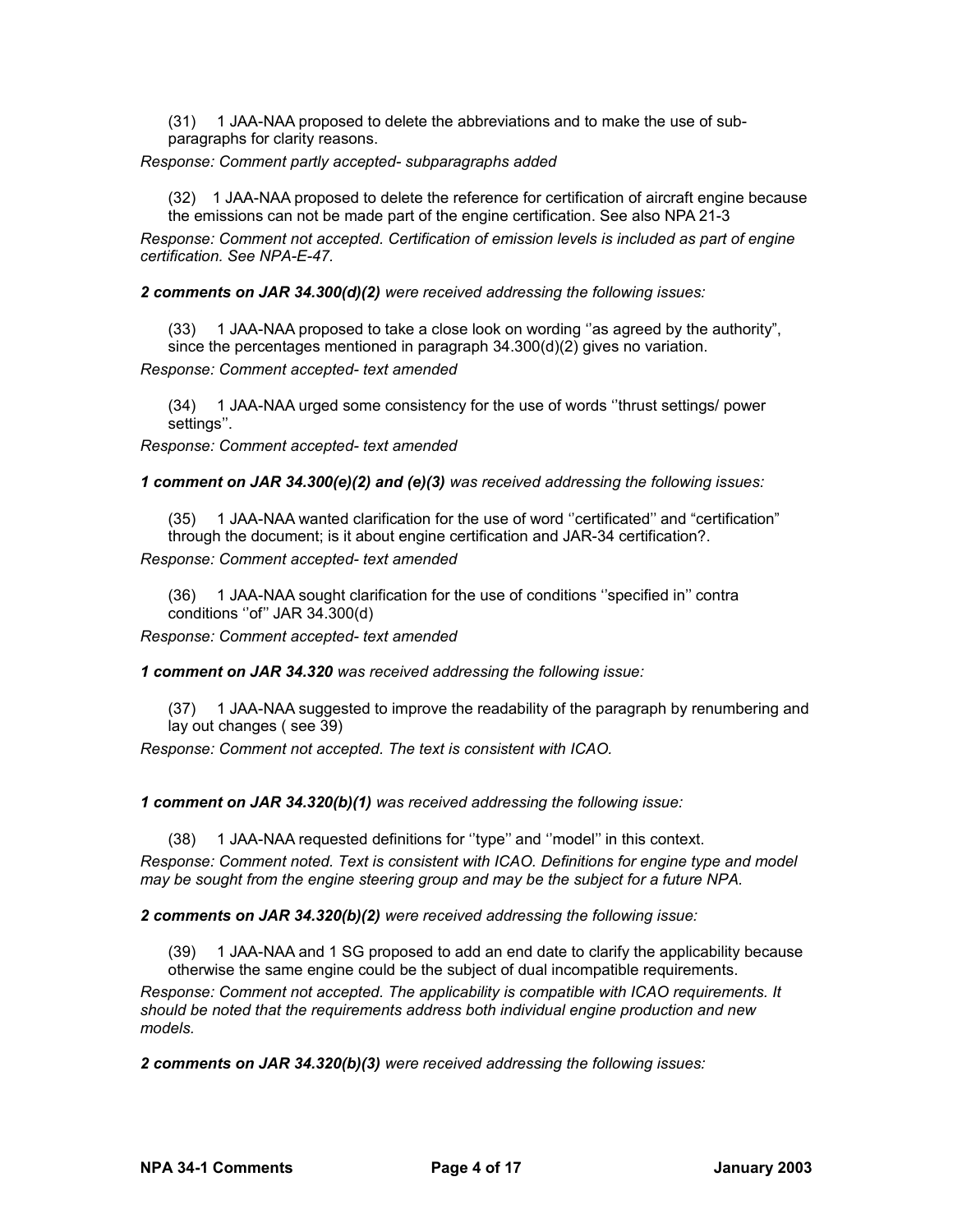(40) 1 JAA-NAA proposed to change wording ''maximum rated output'' to ''rated output'' and to delete the thrust value.

*Response: Comment accepted partly. The thrust value is retained for clarification.*

### *5 comments on JAR 34.330 were received addressing the following issues:*

(41) 1 SG reminded that when the ''emission certificate'' is introduced it should be consistent with all JAR codes(21/34/E) and that basic data on engine emissions is provided by the engine manufacturer under the control o the authority of the engine TC holder. The applicability for piston engines was questioned.

*Response: Comment noted. This is addressed in NPA 21-3 and NPA-E-47. Piston engines are not currently addressed in the ICAO Annex 16.*

### *JAR 34.330(a)*

(42) 1 JAA-NAA was concerned about the intent of emissions certification and asked also definition for "each engine type".

*Response: See 32, 35 and 38*

### *JAR 34.330(a)(2)*

(43) 1 JAA-NAA requested consistency for the use of wordings thrust or power. *Response: Comment not accepted. Subpart C is not applicable to turboprop engines, hence the reference to power is not needed.*

#### *JAR 34.330(b)*

(44) 1 JAA-NAA expressed its view about the emissions requirements during the engine certification process.

*Response: Comment accepted- text amended*

## *JAR 34.330(c)(2)*

(45) 1 JAA-NAA was concerned about the intent of emissions certification and asked also definition for "each engine type".

*Response: See 38, 41 and 42*

*4 comments on JAR 34.400 were received addressing the following issues:*

#### *JAR 34.400(b)*

(46) 1 JAA-NAA proposed to delete the abbreviations and to make the use of subparagraphs for clarity reasons.

*Response: Comment accepted partly- text amended, see 31*

## *JAR 34.400(e)(2) and (f)(3)*

(47) 1 JAA-NAA urged some consistency for the use of words ''thrust settings/ power settings''.

*Response: Comment accepted- text amended*

*JAR 34.400(f)(2)*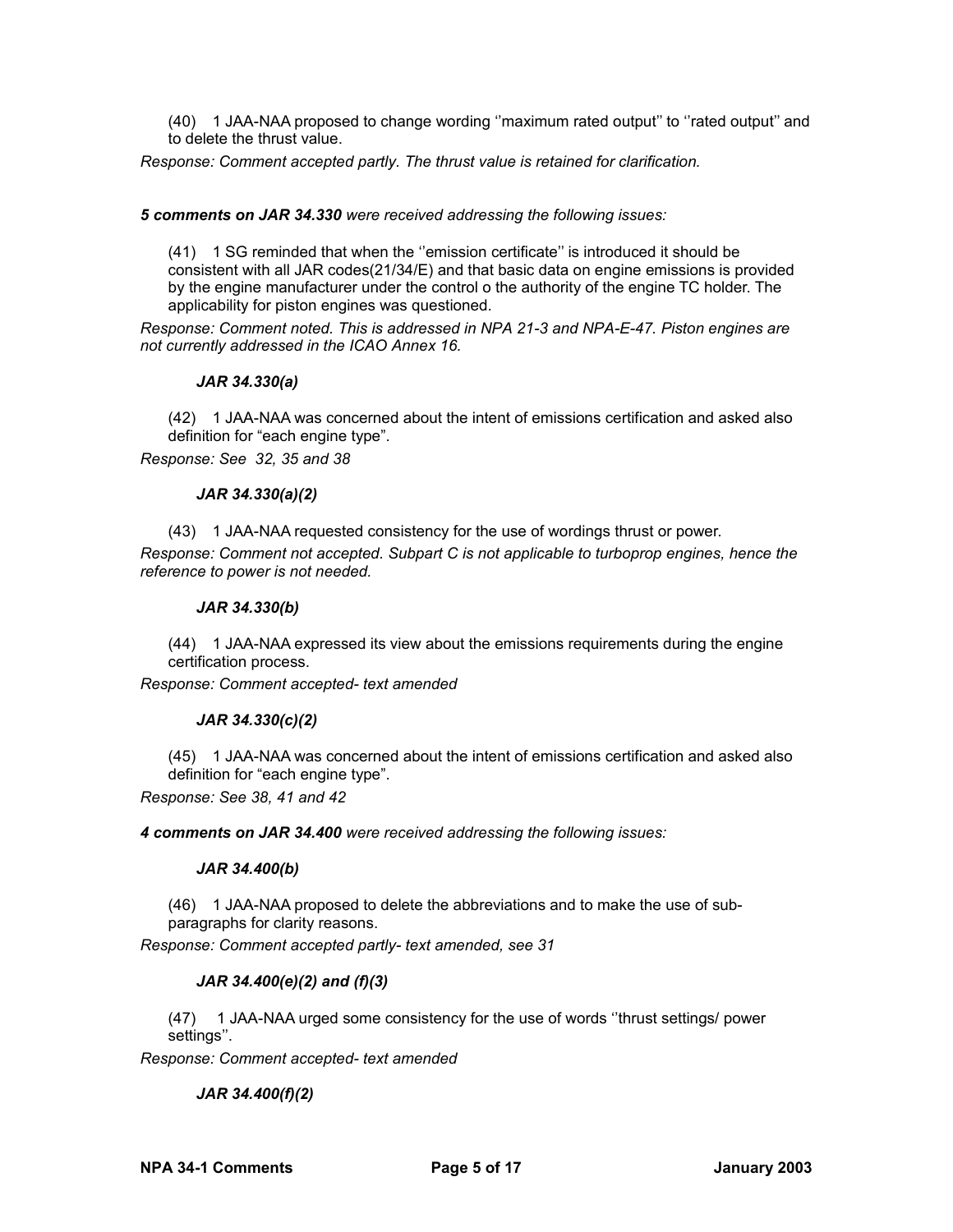(48) 1 JAA-NAA wanted clarification for the use of word ''certificated'' and "certification" through the document; is it about engine certification and JAR-34 certification?. *Response: Comment accepted- text amended* 

## *JAR 34.400(g)*

(49) 1 JAA-NAA sought clarification for the use of ''specified in'' contra ''of'' JAR 34.300(d). *Response: Comment accepted-text amended*

*4 comments on JAR 34.410 were received addressing the following issues:*

(50) 1 JAA-NAA questioned the lack of equivalent paragraph here like 34.310(a) *Response: The equivalent paragraph to 34.310(a) is 34.400(a)*

(51) 1 JAA-NAA requested to change the reference to another paragraph. *Response: Comment accepted- text amended*

(52) 1 JAA-NAA commented on the relevance of the ACJ 34.350. *Response: See 51*

(53) 1 JAA-NAA suggested to remove the sub-paragraph (a) because there is no subparagraph (b).

*Response: Comment accepted- text amended*

*4 comments on JAR 34.420 were received addressing the following issues:*

(54) 1 JAA-NAA suggested to remove the sub-paragraph (a) because there is no subparagraph (b).

*Response: Comment accepted- text amended*

(55) 1 JAA-NAA proposed to move the abbreviations (HC,CO,NOx) to be redundant with the text elsewhere

*Response: Comment not accepted. Abbreviations retained for clarification. See also 31*

(56) 1 JAA-NAA asked to change the reference to ACJ 34.420 instead of AJC 34.360 *Response: Comment accepted- text amended*

(57) 1 JAA-NAA questioned the relevance of the AJC 34.360

*Response: Comment accepted- text amended*

*3 comments on JAR 34.430(a) was received addressing the following issue:*

(58) 1 JAA-NAA suggested to harmonise this paragraph with 34.330(a) and delete the subtitle.

*Response: Comment accepted- text amended*

(59) 1 JAA-NAA renewed the comments made in 34.330(a) *Response: See 32, 35, 38 and 42*

(60) 1 JAA-NAA proposed to change the reference from ACJ 34.370 to ACJ 34.430 and questioned the relevance of the ACJ 34.370.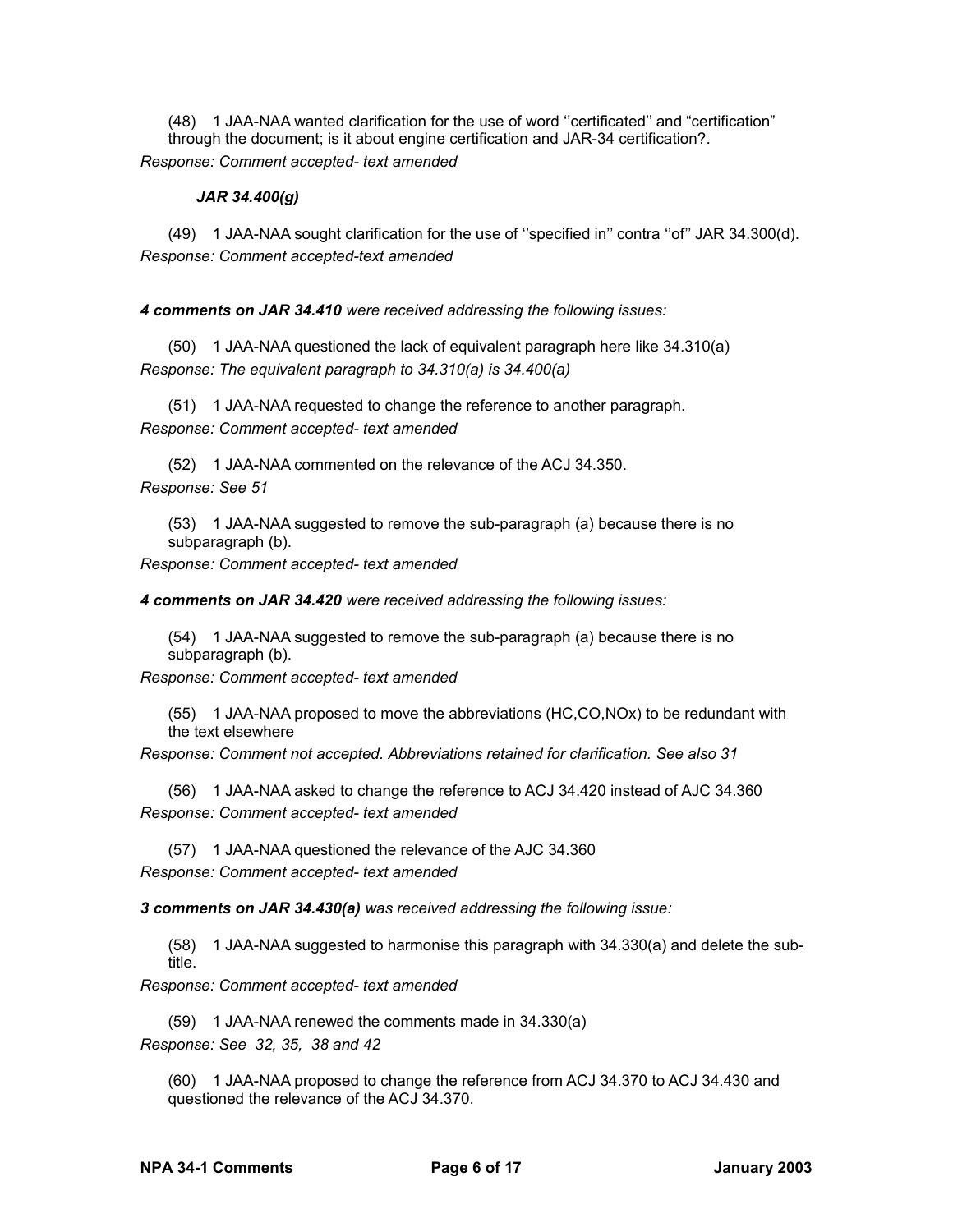### *Response: Comment accepted-text amended*

*1 comment on JAR 34.430(a)(2) and (3) were received addressing the following issues:*

 $(61)$  1 JAA-NAA proposed to remove  $(a)(2)$  and  $(a)(3)$  since the rated output already includes operation of afterburner.

*Response: Comment not accepted. The reference cycle includes operation with and without afterburner.*

*1 comment on JAR 34.430(b) was received addressing the following issue:*

(62) 1 JAA-NAA renewed and questioned the idea of the emissions requirements during the engine certification process.

*Response: Comment accepted- text amended*

*1 comment on JAR 34.430(c)(2) was received addressing the following issue:*

(63) 1JAA-NAA was concerned about the intent of emissions certification and asked also definition for "each engine type".

*Response: See 38, 41,42 and 45*

*4 comments on Appendix A were received addressing the following issues:*

(64) 1 JAA-NAA suggested to delete the unknown subtitle

*Response: Comment accepted- text amended. See 28*

#### *paragraph A34.1(b)*

(65) 1 JAA-NAA requested some consistency to the wordings used through the text i.e. the word "thrust".

*Response: Comment not accepted. Appendix A is only applicable to turboprop and turbofan engines.*

#### *paragraph A34.2(a)*

(66) 1 JAA-NAA proposed to delete the note to be in line with JAR-11 and to improve the wording for clarity reasons.

*Response: Comment partly accepted. Wording not changed, the measurement of pressure ratio is part of emissions testing.*

#### *paragraph A34.2(b)*

(67) 1 JAA-NAA raised the question about the effect of this JAR-34 impact for the JAR-E changes in engine certification process and proposed to rewrite the philosophy of the JAR-34. A question of correlation factors was also raised.

*Response: Comment noted. This is addressed in NPA-E -47. The correlation factors relate to corrections which may be necessary where measurements can not be taken at the required reference point.*

*1 comment on Appendix B was received addressing the following issue:*

(68) 1 JAA-NAA suggested to delete the unknown subtitle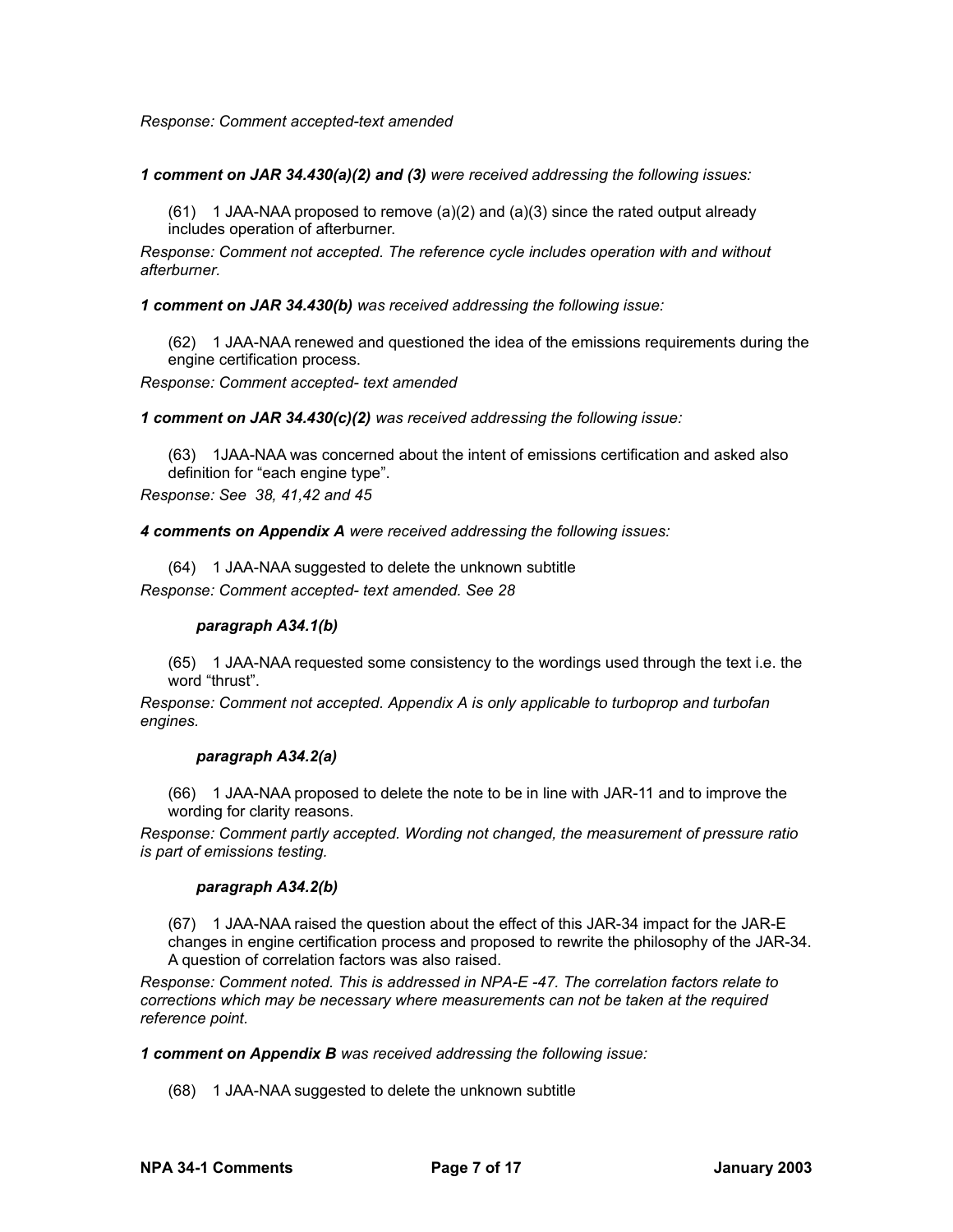*Response: Comment accepted- text amended. See 28 and 64*

### *3 comments on Appendix B paragraph B34.1 were received addressing the following issues:*

(69) 1 JAA-NAA proposed to delete the note to be in line with JAR-11 which do not allow notes in section 1.

*Response: Comment accepted- text amended*

## *paragraph B34.1(a)*

(70) 1 JAA-NAA asked clarity for the criteria for accepting or rejecting variations.

*Response: Comment noted. The criteria for variations is a matter of discussions between the applicant and the authority.*

### *paragraph B34.1(b),SN*

(71) 1 JAA-NAA wanted clarification for the use of S/N here and for the definition of smoke number compared to 34.100.

*Response: Comment not accepted. This is the reference from 34.100*

### *9 comments on Appendix B paragraph B34.2 were received addressing the following issues:*

## *paragraph B34.2(a)(5)*

(72) 1 JAA-NAA requested to delete the words "to the Authority" because with a concept of DOA it might cause problems.

*Response: Comment not accepted. Evidence must be supplied to the authority.*

(73) 1 JAA-NAA urged some consistency for the use of words ''thrust settings/ power settings''.

*Response: Comment accepted- text amended*

## *paragraph B34.2(b)(2)*

(74) 1 JAA-NAA proposed to delete the note to be in line with JAR-11. *Response: Comment accepted- text amended*

## *paragraph B34.2(c)(1)*

(75) 1 JAA-NAA proposed to delete the note to be in line with JAR-11 and to improve the editorial aspects in this paragraph by re-numbering.

*Response: Comment accepted- text amended*

## *paragraph B34.2(c)(1)(iii)*

(76) 1 JAA-NAA expressed its concern about using commercial brand in the regulation. *Response: Comment noted. Text consistent with the ICAO*

## *paragraph B34.2(c)(1)(iv)*

(77) 1 JAA-NAA proposed to delete the note to be in line with JAR-11. *Response: Comment accepted- text amended*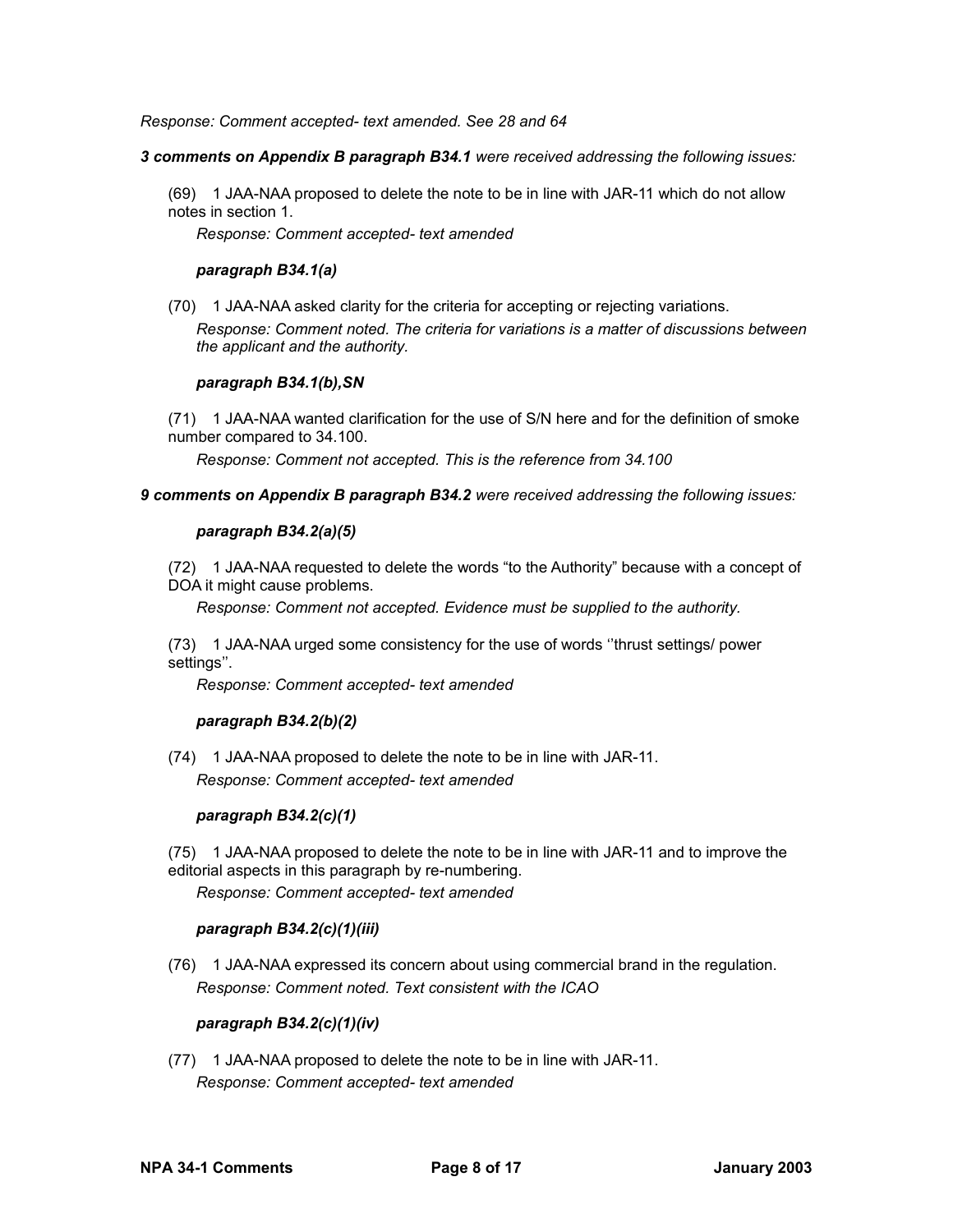## *paragraph B34.2(c)(1)(vi)*

(78) 1 JAA-NAA proposed to delete the note to be in line with JAR-11. *Response: Comment accepted- text amended*

## *paragraph B34.2(e)(1)(ii)*

(79) 1 JAA-NAA urged some consistency for the use of words ''thrust settings/ power settings''.

*Response: Comment accepted- text amended*

(80) 1 JAA-NAA proposed to delete wording "approved by the Authority" because they do not provide any useful additional information and conflict with the rules of JAR-34.

*Response: Comment accepted- text amended*

*1 comment on Appendix B paragraph B34.4 (a) was received addressing the following issues:*

(81) 1 JAA-NAA suggested deleting the first sentence because it is misplaced. It also proposed to re-number the sub-paragraphs.

*Response: Comment accepted- text amended*

*33 comments on Appendix C were received addressing the following issues:*

(82) 1 JAA-NAA suggested to delete the unknown subtitle (Appendix 3 of Annex 16, volume II.

*Response: Comment accepted- text amended*

#### *paragraph C34.1*

(83) 1 JAA-NAA proposed to delete the note to be in line with JAR-11and requested criteria in the text for accepting and rejecting variations.

*Response: Comment partly accepted. The variations are a matter of agreement between the applicant and the authority.*

## *paragraph C34.2*

(84) 1 JAA-NAA suggested to remove this paragraph to JAR 34.100. *Response: Comment noted. This may be the subject for a future NPA.*

## *paragraph C34.2, exhaust nozzle*

(85) 1 JAA-NAA wanted to delete the title for the consistency reasons. *Response: Comment accepted in part- definition amended*

## *paragraph C34.2, noise*

(86) 1 JAA-NAA proposed some clarification with this noise wording. *Response: Comment noted. Definition consistent with ICAO and understood as signal noise.*

## *paragraph C34.3(a)*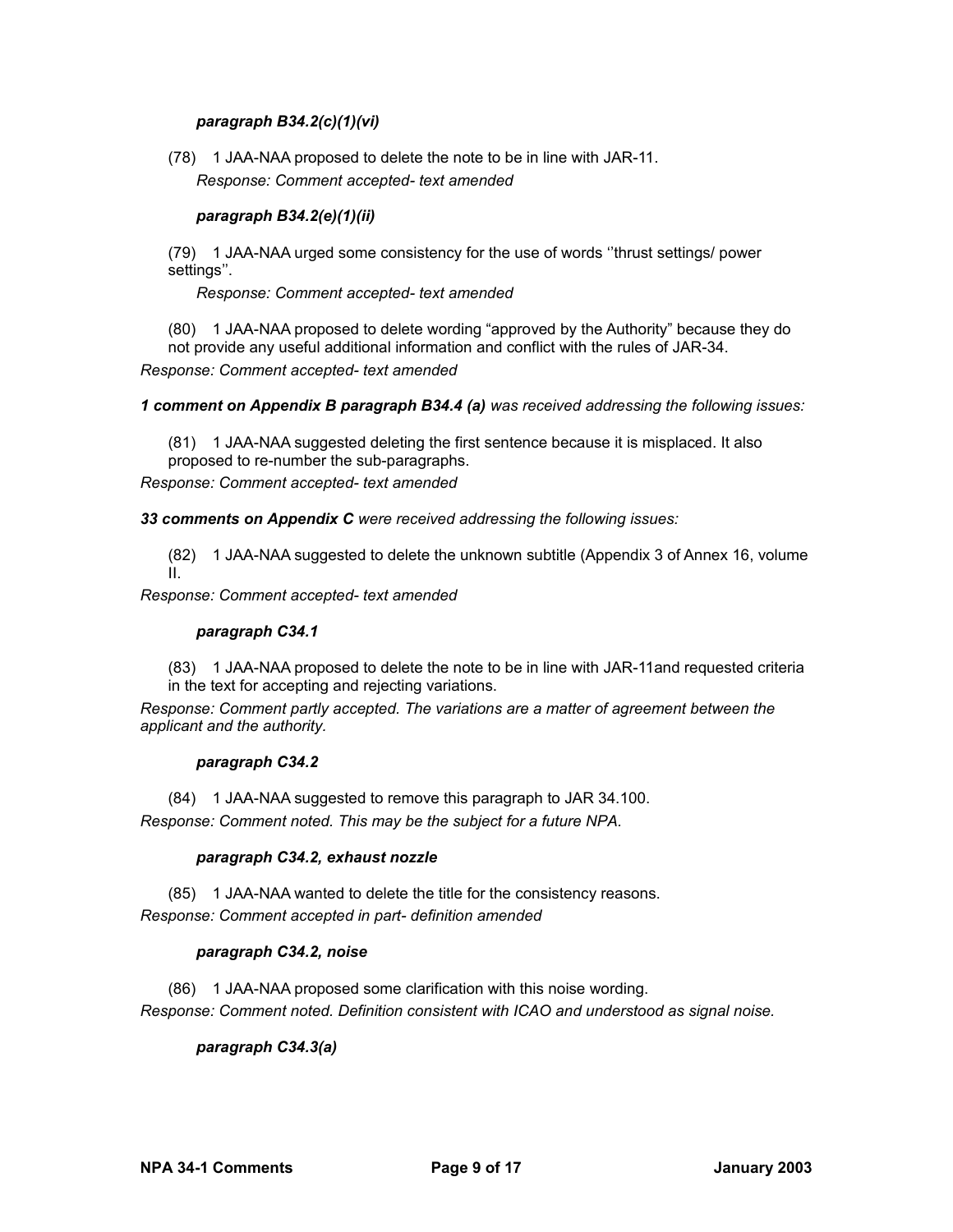(87) 1 JAA-NAA wanted this paragraph totally re-written because it seems to duplicate and even introduce new requirements. Additionally it was proposed to delete the note to be in line with JAR-11.

*Response: Comment partly accepted- text note amended. C34.3(a) does not introduce new requirements.*

### *paragraph C34.3(a)(1)*

(88) 1 JAA-NAA needed clarification for the use of "HC" and its meaning through the JAR-34.

*Response:* Comment accepted- text amended

### *paragraph C34.3(a)(4)*

(89) 1 JAA-NAA proposed to delete the whole paragraph because it is not consistent with the definition of "oxides of nitrogen" in JAR 34.100.

*Response: Comment not accepted. Text is consistent with JAR 34.100.*

### *paragraph C34.3(b)*

(90) 1 JAA-NAA reminded not to have references to AJC in the rule itself. Also the information to normalise the data is not the same as in E34.3 even when the appendices seem to be identical.

*Response: Comment partly accepted- reference to ACJ amended. Information to normalise the data is consistent with ICAO.*

### *paragraph C34.4(a)(3)*

(91) 1 JAA-NAA suggested to delete the text in the brackets because it is simply a comment and to delete also the note to be in line with JAR-11.

*Response: Comment agreed in principle- text amended.*

## *paragraph C34.5*

(92) 1 JAA-NAA proposed to delete the note to be in line with JAR-11 and additionally check if ACJ's contain "rule- material".

*Response:* Comment accepted- text amended

## *paragraph C34.5(a)(1)(v)*

(93) 1 JAA-NAA requested to delete the words "to the Authority" because with a concept of DOA it might cause interpreting problems.

*Response: See 72*

## *paragraph C34.5(b), paragraph C34.5(c) and paragraph C34.5(d)*

(94) 1 JAA-NAA proposed to delete the note to be in line with JAR-11 and additionally check if ACJ's contain "rule- material".

*Response: Comment accepted- text amended*

## *paragraph C34.6(a)(2)*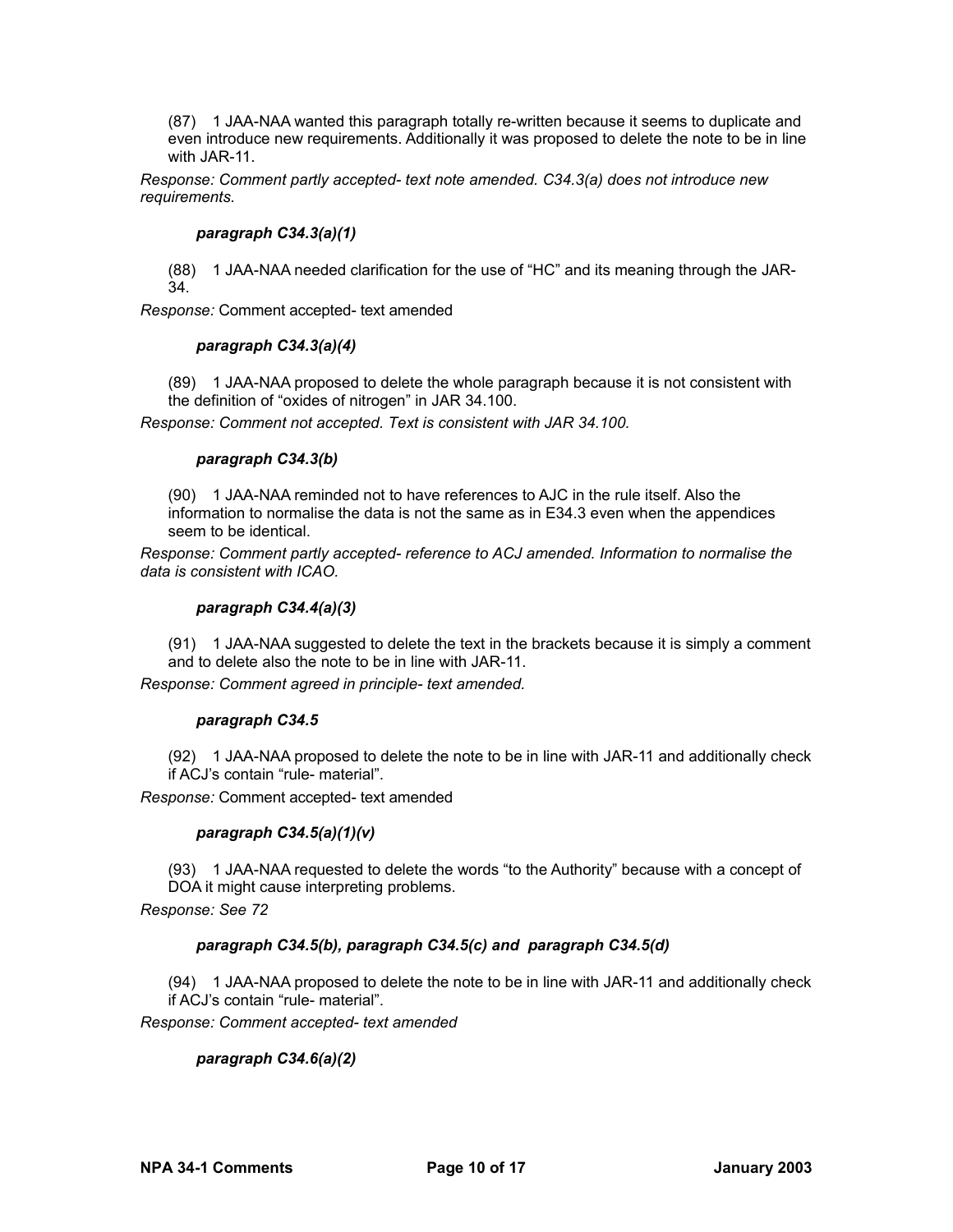(95) 1 JAA-NAA proposed to delete wording "prescribed by the Authority" because they do not provide any useful additional information and conflict with the rules of JAR-34.Also the use of wording "power setting" versus "trust setting should be consistent.

*Response: Comment accepted- text amended*

### *paragraph C34.6(b)*

(96) 1 JAA-NAA proposed to delete the note to be in line with JAR-11. *Response: Comment accepted- text amended*

### *paragraph C34.6(b)(1)*

(97) 1 JAA-NAA proposed to delete wording "satisfy the Authority" because they do not provide any useful additional information and conflict with the rules of JAR-34. Maybe replace by word "ensure".

*Response: Comment accepted- text amended*

### *paragraph C34.6(b)(2)*

(98) 1 JAA-NAA reminded not to have references to AJC in the rule itself. Especially when referenced like " to meet the requirements in the ACJ nr 3".

*Response: Comment accepted- text amended*

### *paragraph C34.6(b)(3)*

(99) 1 JAA-NAA reminded not to have references to AJC in the rule itself, the other solution is to move the material from ACJ to this paragraph.

*Response: Comment accepted- text amended*

## *paragraph C34.6(c)(1)(iv)*

(100) 1 JAA-NAA found the use of footnote not acceptable in the light of JAR-11. *Response: Comment accepted- text amended*

## *paragraph C34.6(c)(1)(ii)*

(101) 1 JAA-NAA proposed delete the notes to be in line with JAR-11 *Response:* Comment accepted- text amended

## *paragraph C34.7(a)*

(102) 2 JAA-NAAs found the use of footnote not acceptable in the light of JAR-11. *Response: Comment accepted- text amended*

(103) 1 JAA-NAA also suggested to delete the definitions in this C34.7 and have them in ACJ nr.5 ,but then the status of ACJ nr.5 would have to be reconsidered.

*Response: Comment not accepted. Definitions are related to this specific requirement*

## *paragraph C34.7(a)(4)*

(104) 1 JAA-NAA proposed to delete or replace the second sentence because it seems like a comment not a real requirement.

*Response: Comment accepted- text amended*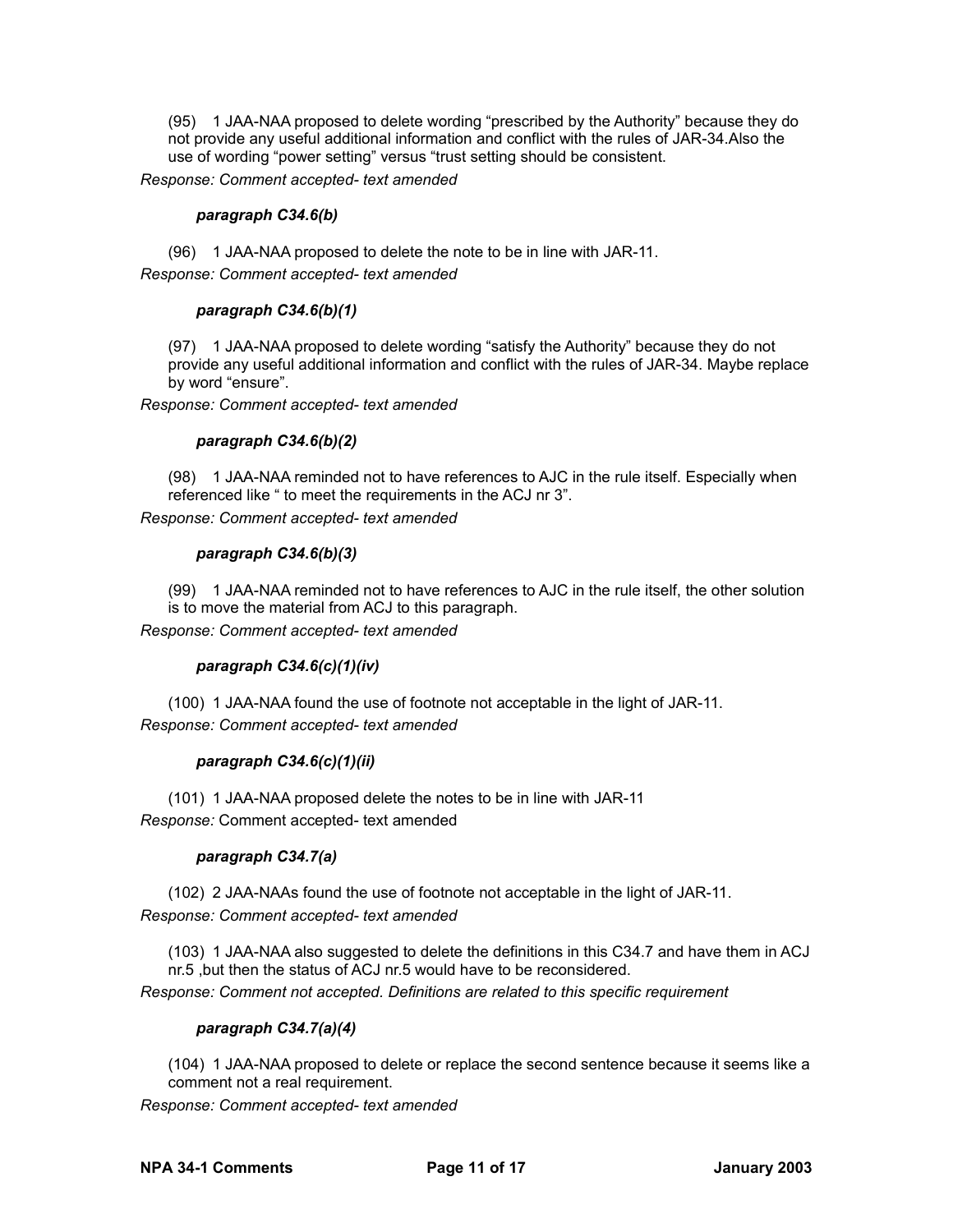(105) 1 JAA-NAA wanted to clarify the meaning of the vertical bar behind"19"and behind"0.00639" in EI (NOx) formula.

*Response: Comment noted. The vertical bars are brackets*

(106) 1 JAA-NAA also expressed the concern about the consistency of rule / advisory material in this paragraph.

*Response: Comment accepted- text amended*

## *paragraph C34.7(b)(1)*

(107) 1 JAA-NAA proposed to move all definitions to one and unique paragraph and to check the consistency of the all definitions or appropriate denominations.

*Response: Comment noted. Text is consistent with ICAO and may be the subject for a future NPA.*

## *paragraph C34.7(b)(2)(iii)*

(108) 1 JAA-NAA needed clarity to the term ''Fn (corrected to ISA sea level conditions) and proposed to delete the note in the text to be in line with the JAR-11.

*Response: Comment accepted- text amended*

(109) 1 JAA-NAA proposed to define some wording used in this paragraph and raised the question about the effect of this JAR-34 impact for the JAR-E changes in engine certification process and proposed to rewrite the philosophy of the JAR-34.

*Response: Comment noted. Text is consistent with ICAO and may be the subject for a future NPA. The relationship between the JAR-34 and JAR- E is addressed in NPA-E-47. Definitions for engine type and model may be sought from the engine steering group and may be the subject for a future NPA.*

## *paragraph C34.7(b)(2)(iv)*

 $(110)$  1 JAA-NAA requested to correct the definition of F $_{00}$  to be consistent with 34.100. *Response: Comment accepted- text amended*

## *paragraph C34.7(b)(2)(v)*

(111) 1 JAA-NAA requested to check the consistency with definition of (engine pressure ratio/ reference pressure ratio) and proposed to delete the note in the text to be in line with the JAR-11.

*Response: Comment accepted- text amended*

## *paragraph C34.7(b)(3)(i)*

(112) 1 JAA-NAA needed clarification for the wording '' at each mode ISA thrust condition''. *Response: Comment noted. Text is consistent with ICAO and refers to the operating modes prescribed in JAR 34.300(d)(2) and 34.400(e)(2)*

## *paragraph C34.7(b)(4)*

(113) 1 JAA-NAA suggested not to use recommendations in the rule itself and to provide official mathematical expression of the curves.

*Response: Comment accepted- text amended*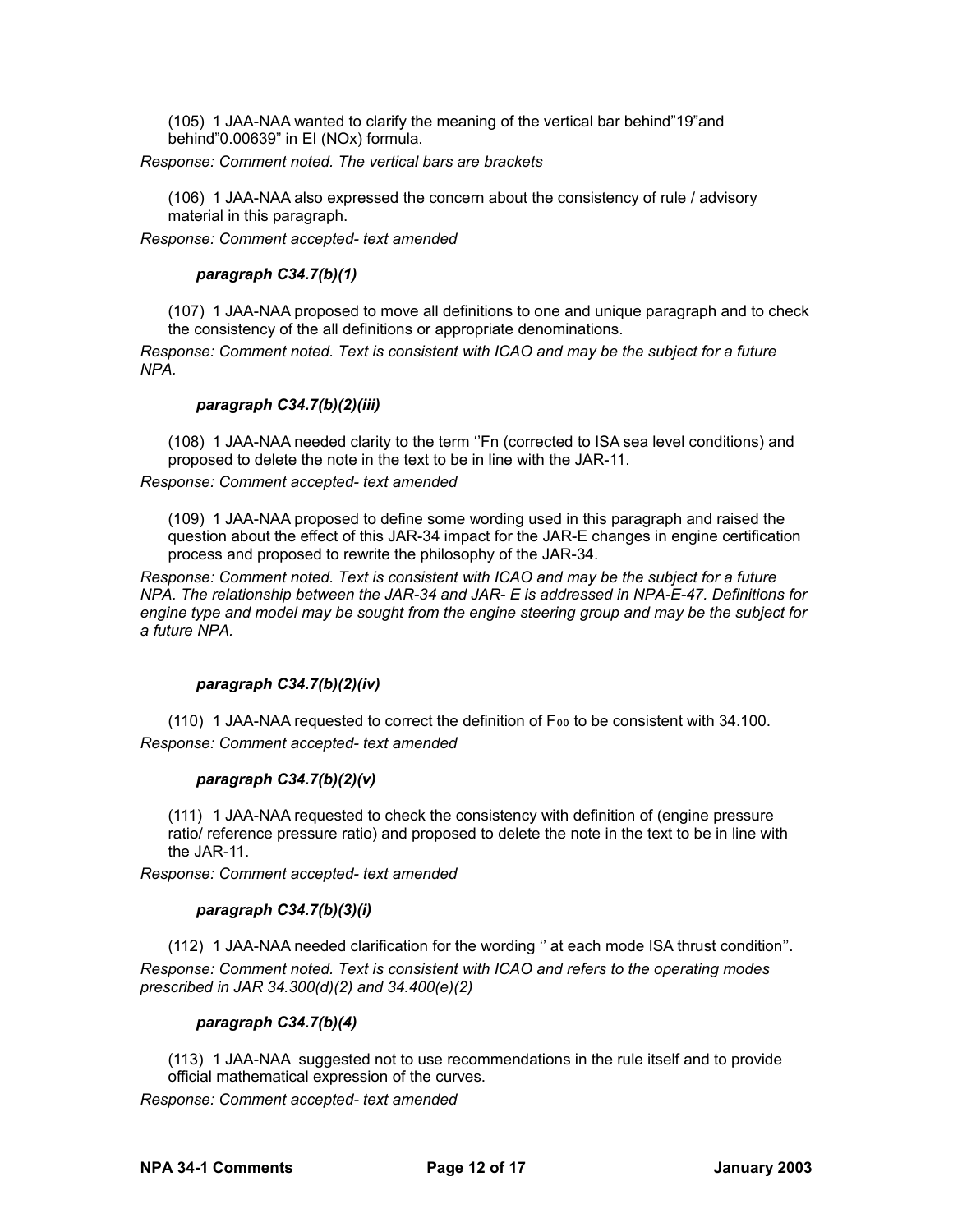## *paragraph C34.7(c)*

(114) 1 JAA-NAA proposed to totally rewrite the whole paragraph to be clear without any ambiguity.

*Response: Comment accepted- paragraph deleted*

*1 comment on Appendix D was received addressing the following issue:*

(115) 1 JAA-NAA proposed to review the industry fuel specs that are now used against perhaps outdated ICAO spec.

*Response: Comment noted. This may be the subject of a future NPA.*

*21 comments on Appendix E were received addressing the following issues:*

(116) 1 JAA-NAA suggested to delete the unknown subtitle (Appendix 3 of Annex 16, volume II.

*Response: Comment accepted- text amended*

### *paragraph E34.1*

(117) 1 JAA-NAA proposed to delete the note in the text to be in line with the JAR-11 and if the content is needed then reformatted to ''rule''. Also the criteria for accepting or rejecting variations was left unclear.

*Response: Comment accepted- text amended. The variations are a matter of agreement between the applicant and the authority.*

## *paragraph E34.2*

(118) 1 JAA-NAA commented that this paragraph is almost duplication of C34.2 and suggested to have only one paragraph for definitions.

*Response: Comment not accepted. Definitions are related to this specific requirement*

## *paragraph E34.3(a) and paragraph E34.3(a)(3)*

(119) 1 JAA-NAA wanted to avoid the duplication of rules and wanted this paragraph totally re-written because it seems to duplicate and even introduce new requirements. Additionally it proposed to delete the note to be in line with JAR-11.

*Response: Comment partly accepted- sub-paragraphs renumbered.*

## *paragraph E34.3(b)*

(120) 1 JAA-NAA reminded that reference to AJC in the rule is not acceptable. Also the information to normalise the data is not the same as in E34.3 even when the appendices seem to be identical.

*Response: Comment accepted- text amended. Information to normalise the data is consistent with ICAO.*

## *paragraph E34.5, E34.5(b), E34.5(c) and paragraph E34.5(d)*

(121) 1 JAA-NAA NAA proposed to delete the note in the text to be in line with the JAR-11.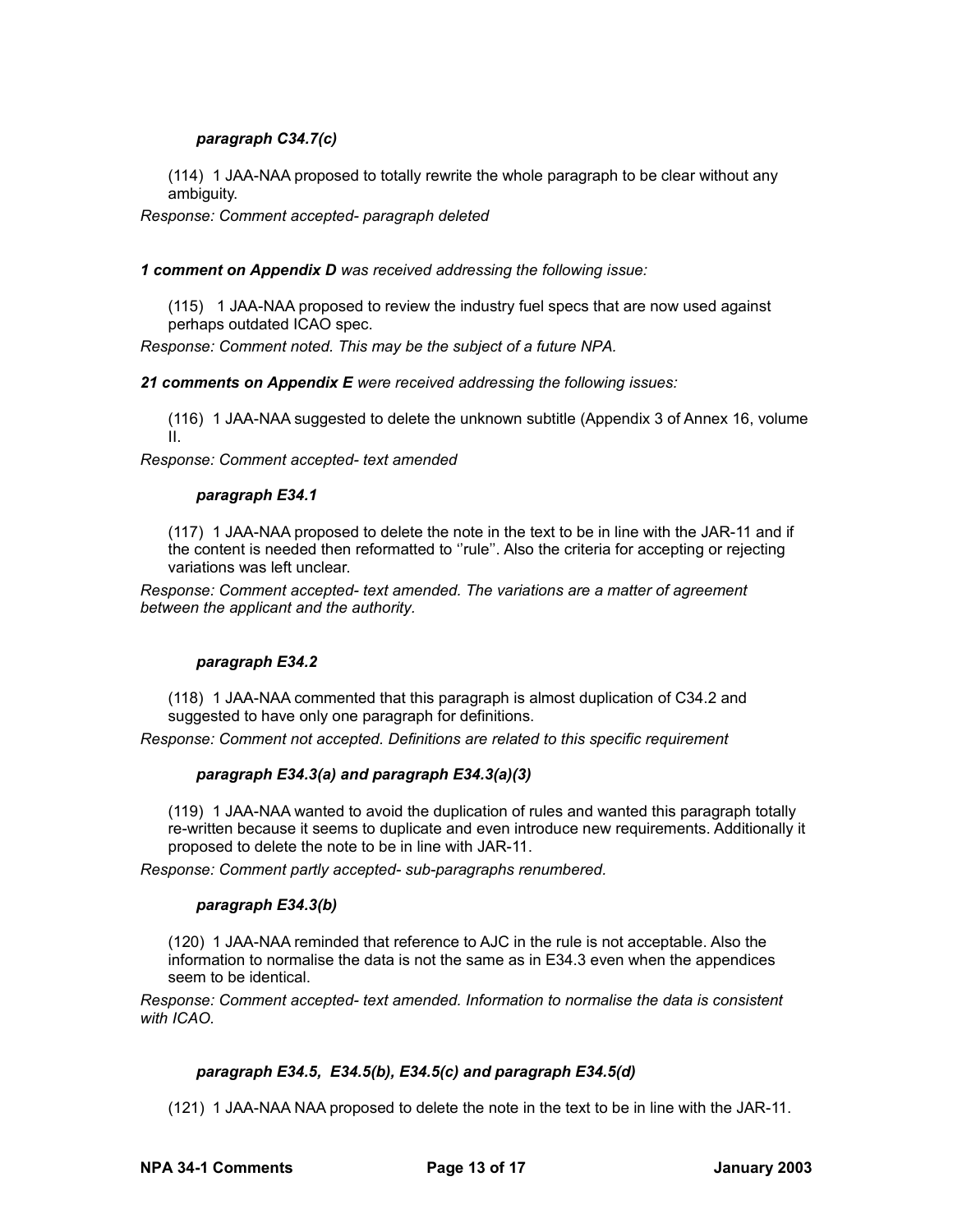*Response: Comment accepted- text amended.*

### *paragraph E34.6*

(122) 1 JAA-NAA noted that there is no equivalent C34.6(d) in the document. Why? *Response: Comment noted. The text is consistent with ICAO.*

## *paragraph E34.6(a)*

(123) 1 JAA-NAA suggested to use the same format than in C34.6(a). Also questions were raised about the consistency between this paragraph and  $C34.6(a)(1)/(2)$  and  $C34.5(a)$  and E34.5(a).

*Response: Comment partly accepted- format changed, however consistency maintained with ICAO*

## *paragraph E34.6(b)*

(124) 1 JAA-NAA noted that there is no equivalent C34.6 in the document. Why? *Response: Comment noted. The text is consistent with ICAO*

(125) JAA-NAA proposed to delete the second sentence because it appears to be simply a comment. Also notes were asked to delete from section one.

*Response: Comment noted. The text is consistent with ICAO*

### *paragraph E34.6(c)*

(126) 1 JAA-NAA renewed its comments made to C34.6(d) and its various sub-paragraphs see 94-97.

*Response: Comment accepted- text amended*

## *paragraph E34.6(d)*

(127) 1 JAA-NAA proposed to delete the note to be in line with JAR-11.

*Response: Comment accepted- text amended*

## *paragraph E34.7(a)(3)*

(128) 1 JAA-NAA suggested to delete the definitions in this E34.7 and have them in ACJ nr.5 ,but then the status of ACJ nr.5 would have to be reconsidered.

*Response: Comment noted. The text is consistent with ICAO. Definitions are related to this specific requirement.*

(129) 1 JAA-NAA requested to delete the note in section one. *Response: Comment accepted- text amended*

## *paragraph E34.7(a)(5)*

(130) 1 JAA-NAA renewed the comments made to C34.7(a)(4) *Response: Comment accepted- text amended*

## *paragraph E34.7(b)*

(131) 1 JAA-NAA renewed the comments made to C34.7(b).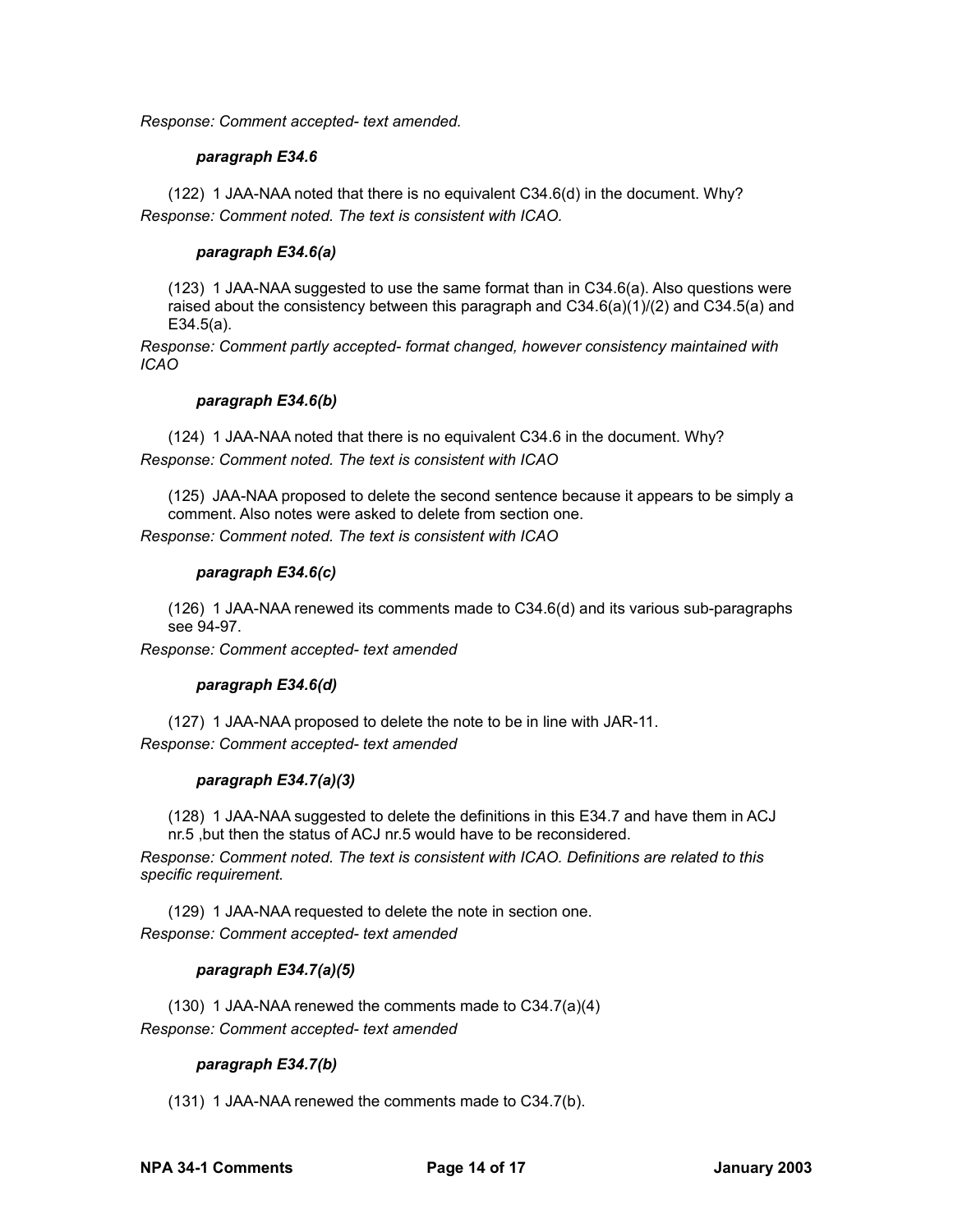*Response: Comment accepted- text amended*

## *paragraph E34.7(c)*

(132) 1 JAA-NAA renewed the comments made to C34.7(c) *Response: Comment accepted- text deleted*

## **8 comments on Appendix F** *were received addressing the following issues:*

(133) 1 JAA-NAA suggested to delete the unknown subtitle (Appendix 3 of Annex 16, volume II.

*Response: Comment accepted- text amended*

## *paragraph F34.1(a)(1)*

(134) 1 JAA-NAA questioned the philosophy of the JAR-34and the liaison to JAR E-330 (a) *Response: Comment noted. This is addressed in NPA-E-47. It should be noted that JAR-34 does not apply to piston engines.*

## *paragraph F34.1(a)(2)*

(135) 1 JAA-NAA urged clarification for the use of requirements for the authority not the applicant. Also the use of results by manufacturer is not clear. *Response: Comment accepted- text amended*

## *paragraph F34.1(a)(6)*

(136) 1 JAA-NAA questioned the philosophy and the liaison to JAR E engine certification. *Response: Comment noted. This is addressed in NPA-E-47*

(137) 1 JAA-NAA wanted definition for '' engine type'' and needed clarification for the reference to ''national authority''.

*Response: Comment partly accepted- word "national" deleted. See also 38*

## *paragraph F34.2*

(138) 1 JAA-NAA requested consistency of the various JAR codes (JAR-34 / JAR 21) and proposed to modify the text accordingly.

*Response: Comment partly accepted- text amended. See also NPA 21-3.*

## *paragraph F34.3*

(139) 1 JAA-NAA proposed to delete the note to be in line with JAR-11. *Response: Comment accepted- text amended*

## *paragraph F34.3(a) and F34.1(d)*

(140) 1 JAA-NAA reminded that the interference with engine certification is totally unacceptable and suggested to delete the text.

*Response: Comment noted. This is addressed in NPA-E-47. It should be noted that F34.3(d) refers to application not certification.*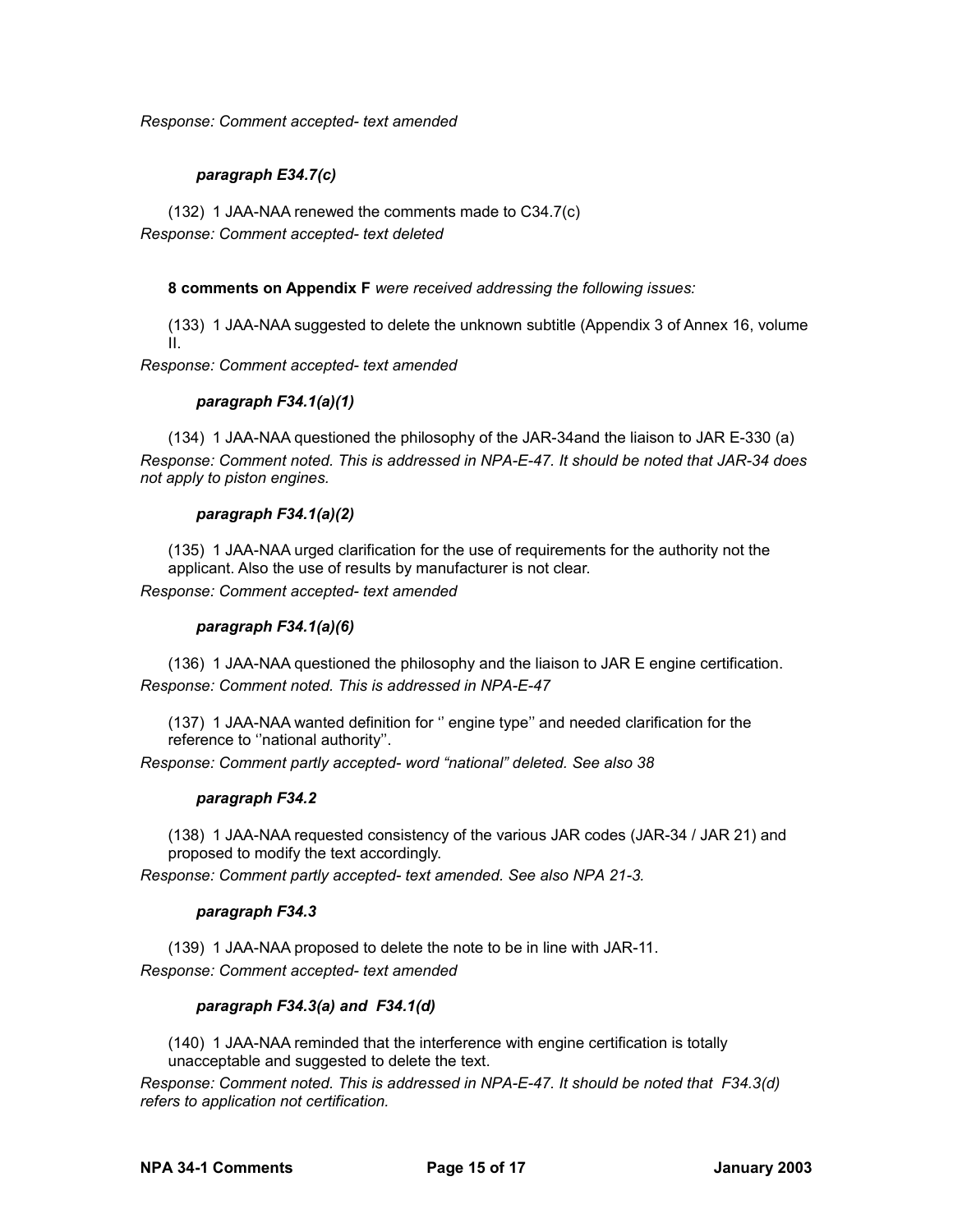*1 comment on AJC 34.200 and 34.210 were received addressing the following issues:*

(141) 1 JAA-NAA suggested changes to fuel venting requirements to be better in line with ICAO annex 16 and FAR34.

*Response: Comment accepted- text amended*

*3 comments on AJC 34.300(a) were received addressing the following issues:*

(142) 1 JAA-NAA proposed to add a sentence to better define the applicability scope to exclude turboprop engines.

*Response: Comment accepted- text amended*

(143) 1 JAA-NAA noted that the text is not relevant in ACJ or in JAR-34; it should be in JAR-21.

*Response: Comment accepted –ACJ deleted and JAR 34.300 amended*

(144) 1 JAA-NAA wanted to have a better understanding of exemptions in this part of requirements and also the criteria of exemptions.

*Response: See response to 143*

*1 comment on AJC 34.320 was received addressing the following issue:*

(145) 1 JAA-NAA noted that the text is unnecessary duplicated in F34.2. Also this AJC appears to be a definition for ''characteristic level'' and so be in 34.100 *Response: Comment noted. This may be the subject of a future NPA*

*1 comment on AJC 34.330 was received addressing the following issue:*

(146) 1 JAA-NAA proposed to delete the whole paragraph because it either reproduces of triplicates the text already mentioned elsewhere.

*Response: Comment noted. This may be the subject of a future NPA*

*1 comment on AJC 34.350, AJC 34.360, AJC 34.370 were received addressing the following issues:*

(147) 1 JAA-NAA requested to delete these ACJs because there are no paragraphs with the same numbers in the section one. Also to avoid ambiguity; some material already exists elsewhere in the text.

*Response: Comment partly accepted –ACJs not deleted but amended so as to cross refer correctly to the relevant requirements*

*1 comment on ACJ no.1 to Appendix C was received addressing the following issue:*

(148) 1 JAA-NAA requested to not to have notes here and remove them to be part of the main text. Also the format '' italics'' was questioned in the beginning of the paragraph 2. *Response: Comment noted –text amended*

*1 comment on ACJ no.2 to Appendix C was received addressing the following issue:*

(149) 1 JAA-NAA requested to not to have notes here and remove them to be part of the main text.

*Response: Comment noted –text amended*